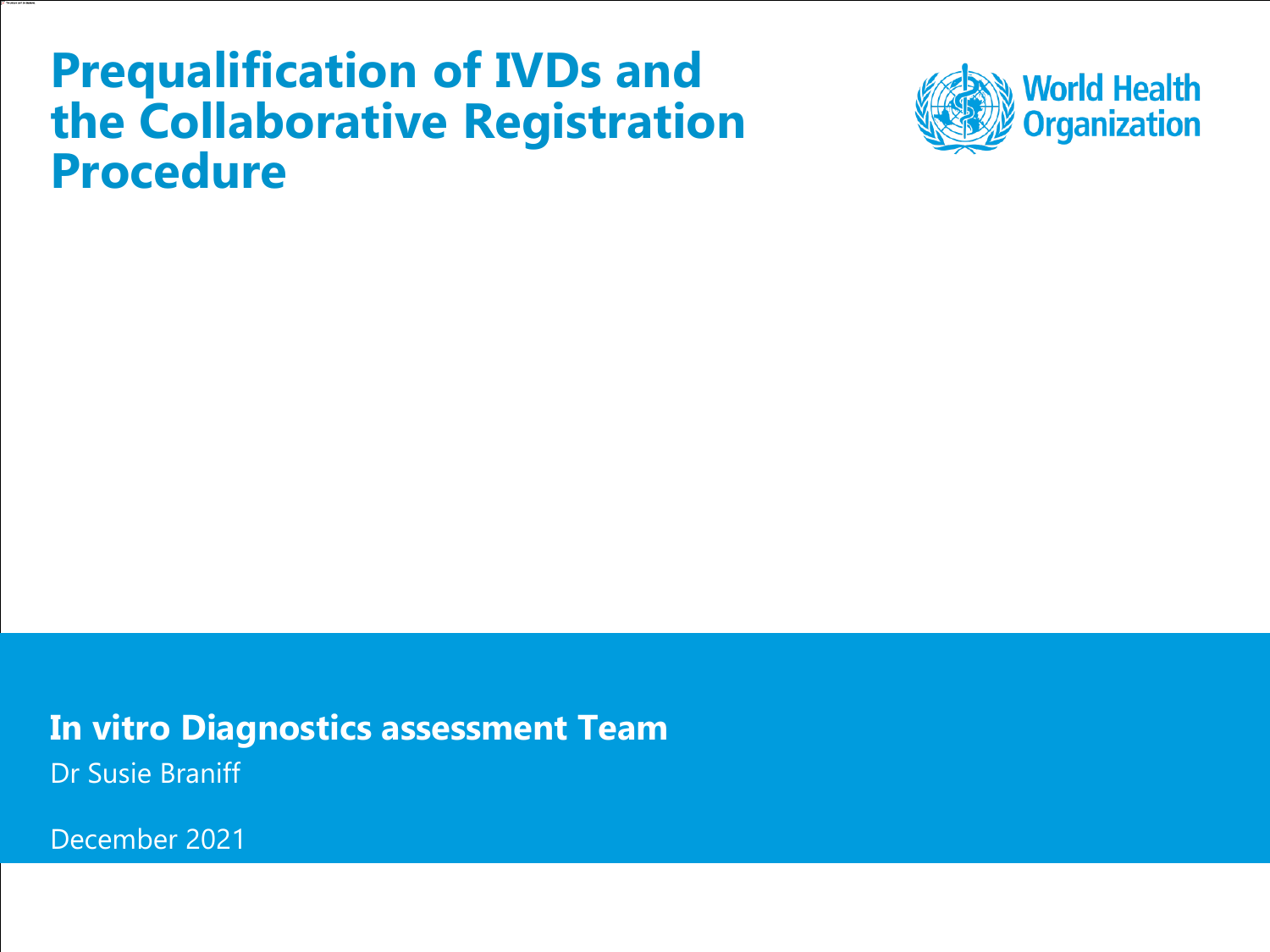

### **Presentation Outline**

#### **Prequalification (PQ) of IVDs**

- WHO PQ for IVDs
- PQ Assessment
	- Dossier review
	- Performance Evaluation
	- Site Inspection
- Collaborative Registration procedure

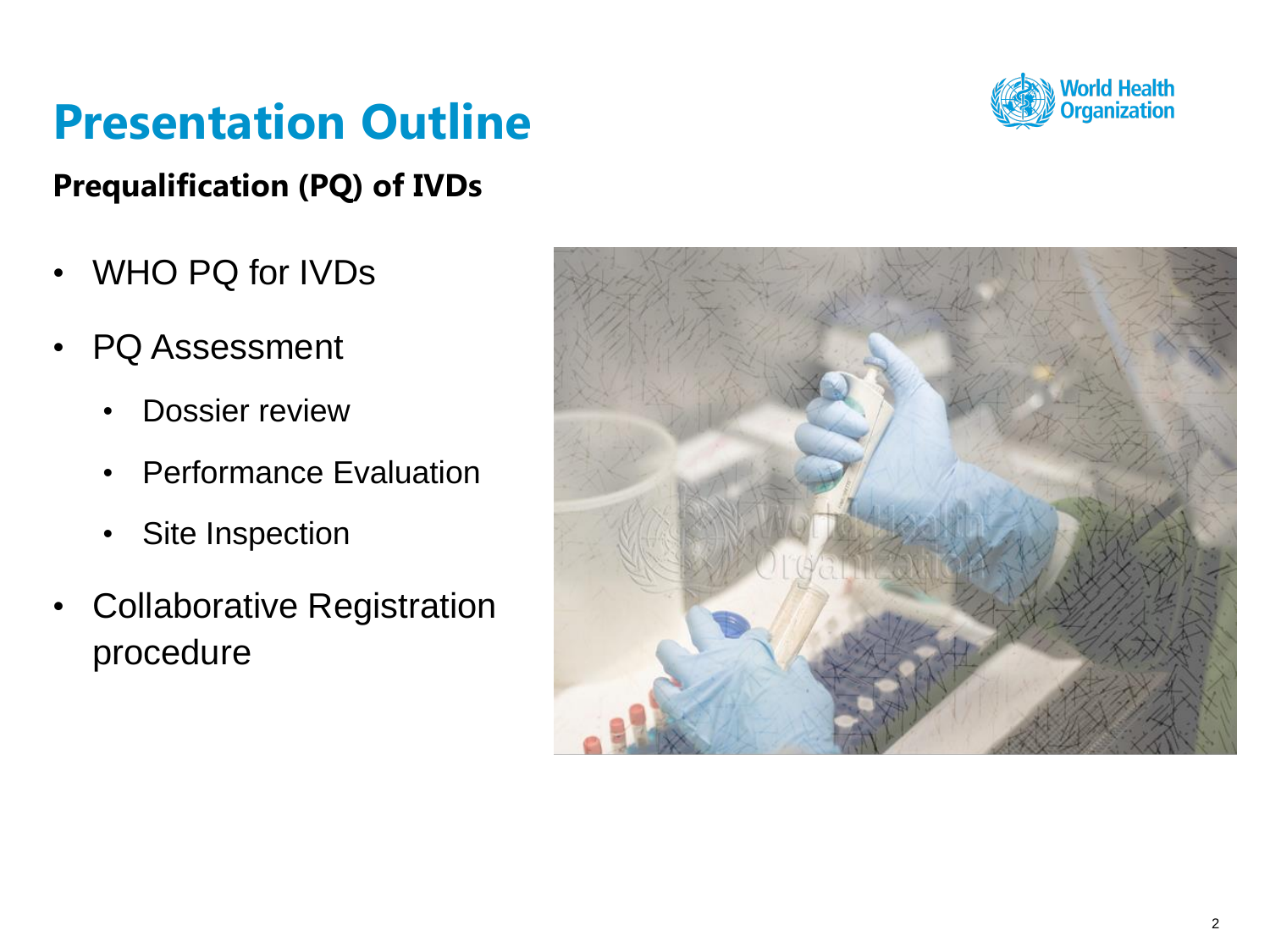### **PQDx: aim, scope and impact**

#### **Prequalification of IVDs began in 2010**

The aim of PQDx is to promote and facilitate access to safe, appropriate and affordable IVDs of good quality

Focus is placed on IVDs for priority diseases and their suitability for use in resource-limited settings

> More IVDs will be added to PQ over time: **NEXT** → **TB tests**

**HIV Malaria Hepatitis C Hepatitis B HPV G6PD Cholera Syphilis Haemoglobin POC\* Glucose meters & test strips\***

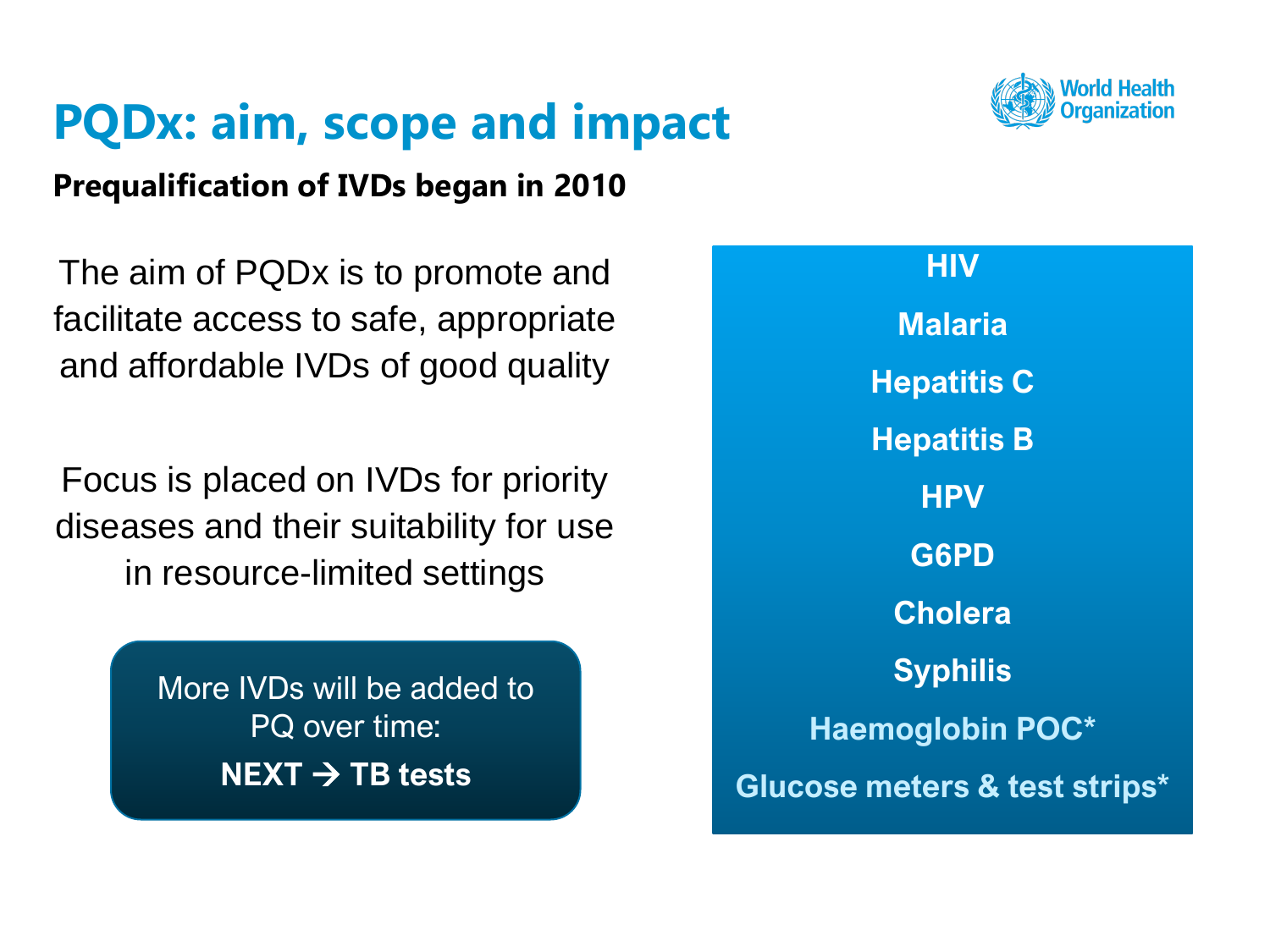

### **PQ assessment components**

PQDx undertakes a comprehensive assessment of individual IVDs through a standardized procedure aimed at determining if the product meets WHO prequalification requirements

The prequalification assessment process includes three components:

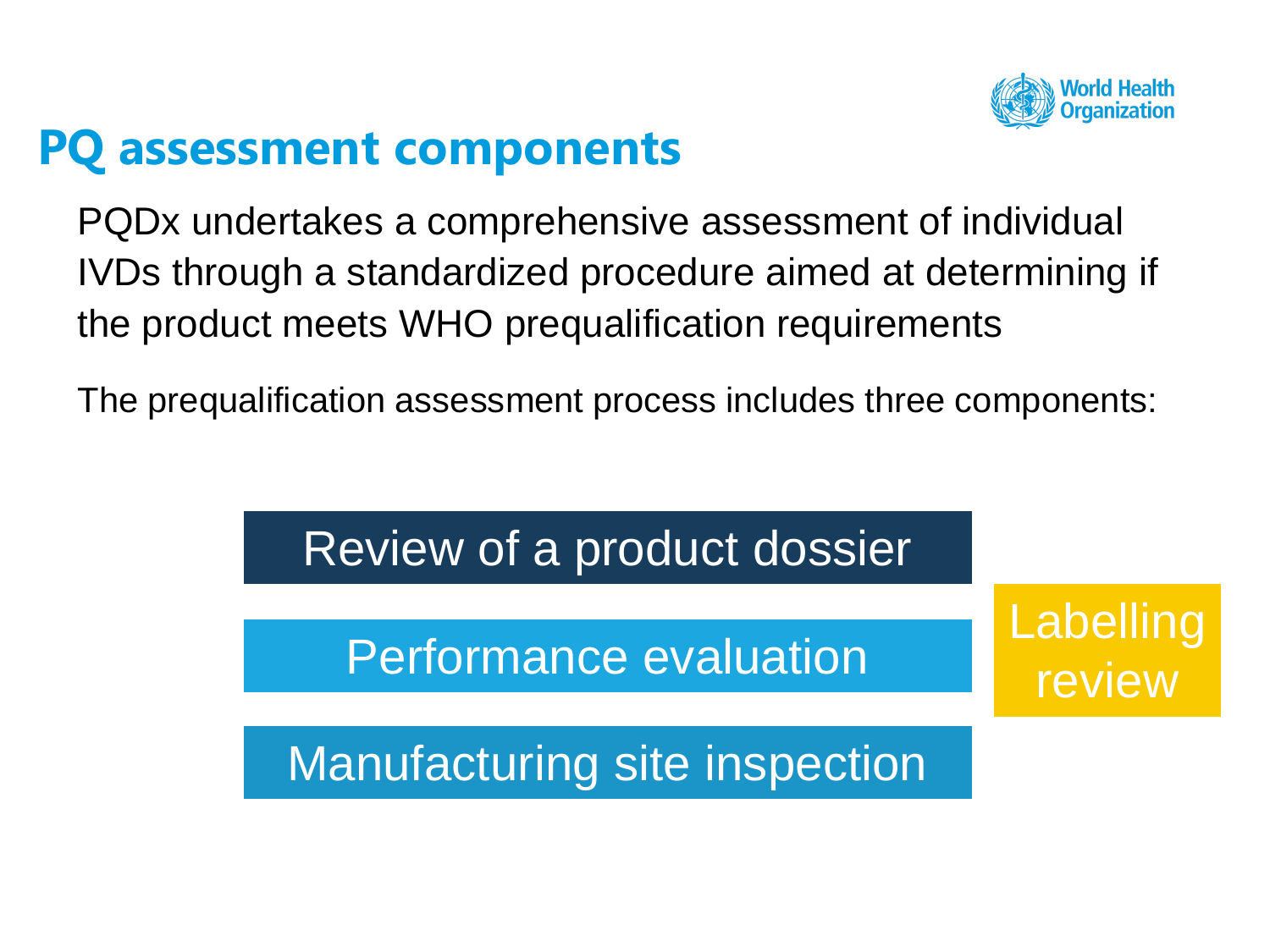## **Review of the product dossier**

#### **Assessment of manufacturer's data**





Analyzing the relevance of the data in the dossier

- Quality data that supports the manufacturers claims of quality, safety and performance
- Appropriate & well-designed validation studies

Review evidence of completeness, accuracy and consistency of data over IVD life-cycle

- From initial product design, through validation, manufacture, quality control and release onto the market
- $\triangleright$  Are the technical specifications met?
- ➢ Has the manufacturer considered the use of the product in resource-limited settings?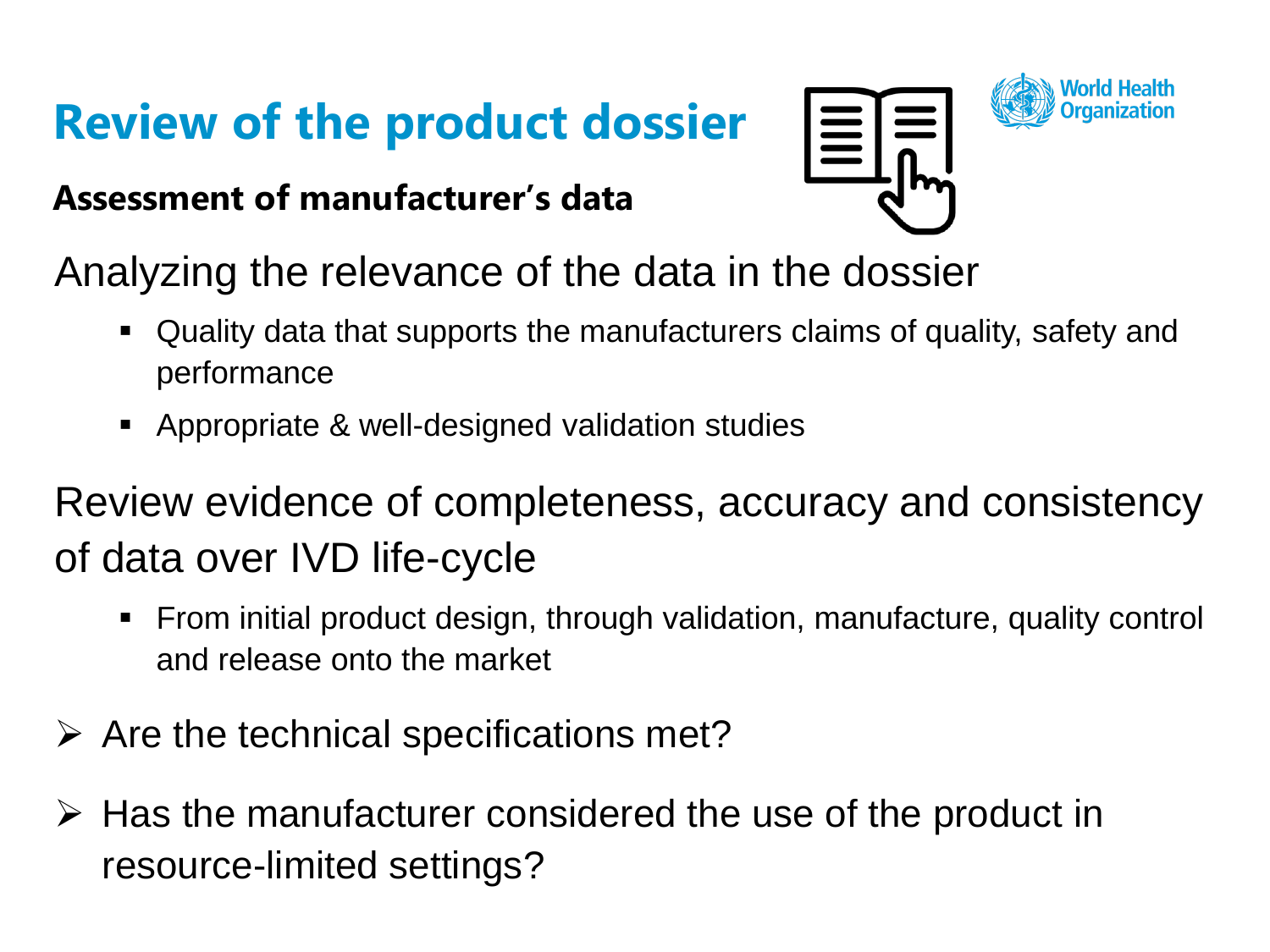## **Performance evaluation**





**Analytical, clinical and operational performance**

Independent **verification** of the performance of IVDs submitted for prequalification assessment

- Assays are challenged with a focus on their use in resourcelimited settings and in the context of WHO guidelines
- A standard PQ protocol is followed for the evaluation
- The dataset obtained complements the verification and validation data submitted by the manufacturer in the product dossier and findings in the site inspection
- Currently takes place in a WHO Collaborating Centre (CC) and/or a site otherwise designated by WHO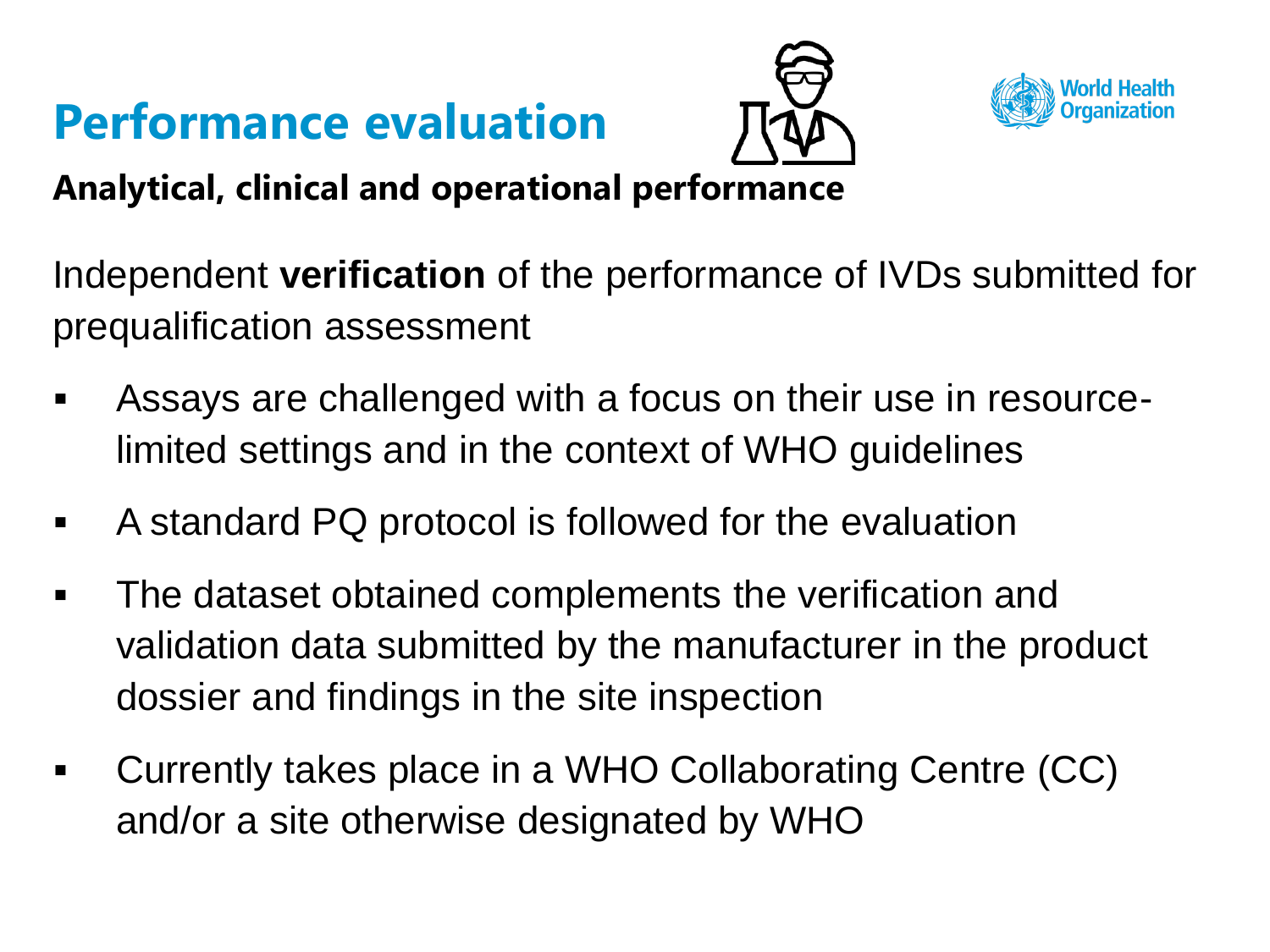# **Manufacturing site inspection**

**/\a\_nnn** 

**All sites relevant to the IVD are considered**

Evidence of a fully implemented quality management system based on International Standards

- IVD design & manufacture meets ISO 13485
- Risk management meets ISO 14971

Consideration of the robustness of the product for WHO intended settings and users

- The products undergoing prequalification have to be in routine manufacturing
- Evidence of sufficient capacity to ensure reliable delivery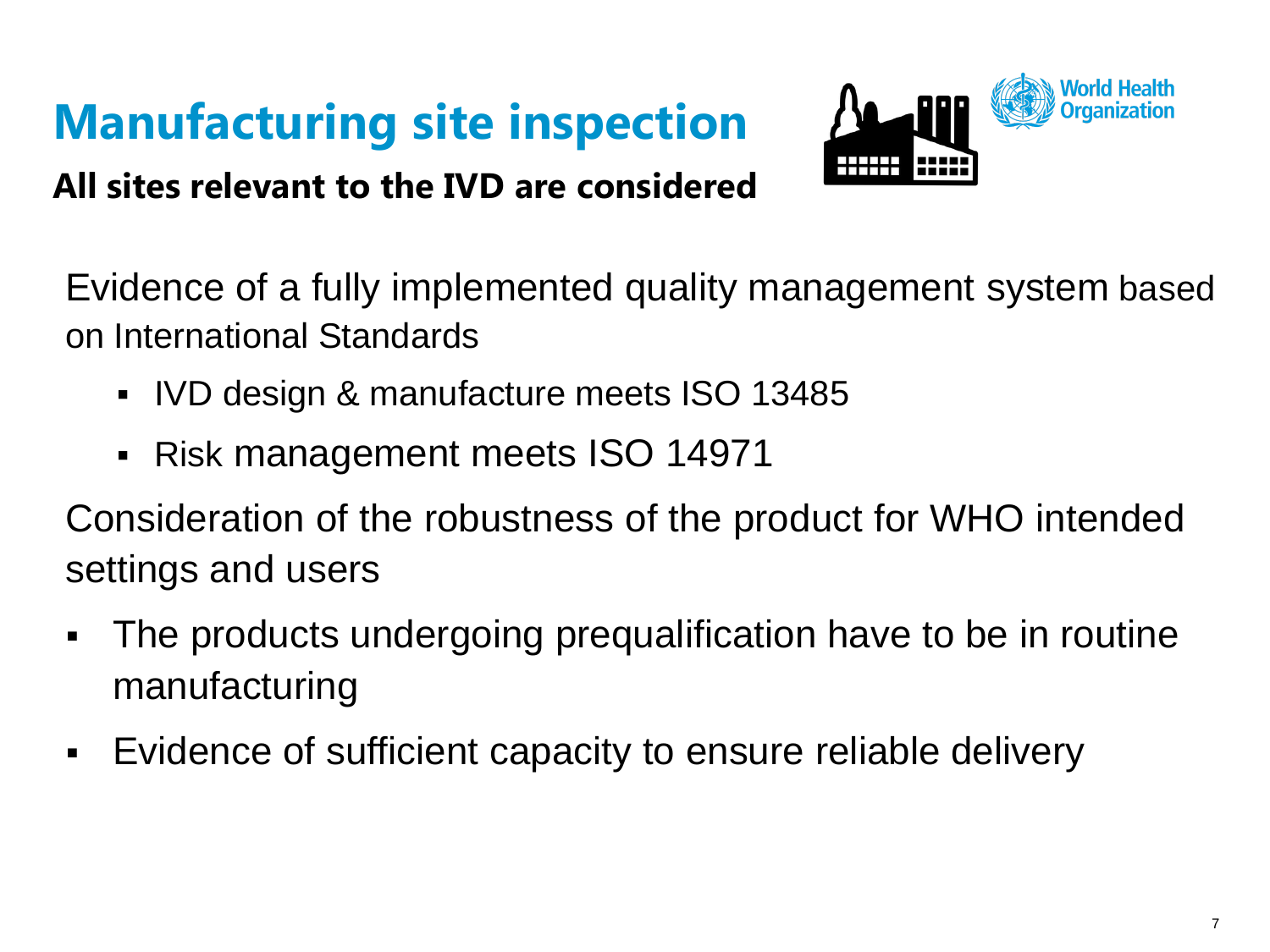

## **Prequalification decision**

Final prequalification outcome depends on:



- $\triangleright$  A final labelling review is performed and the public report prepared
- ➢ WHO PQDx Public Report is posted on WHO website and product is added to the list of WHO prequalified products
- ➢ Product is then eligible for WHO and UN procurement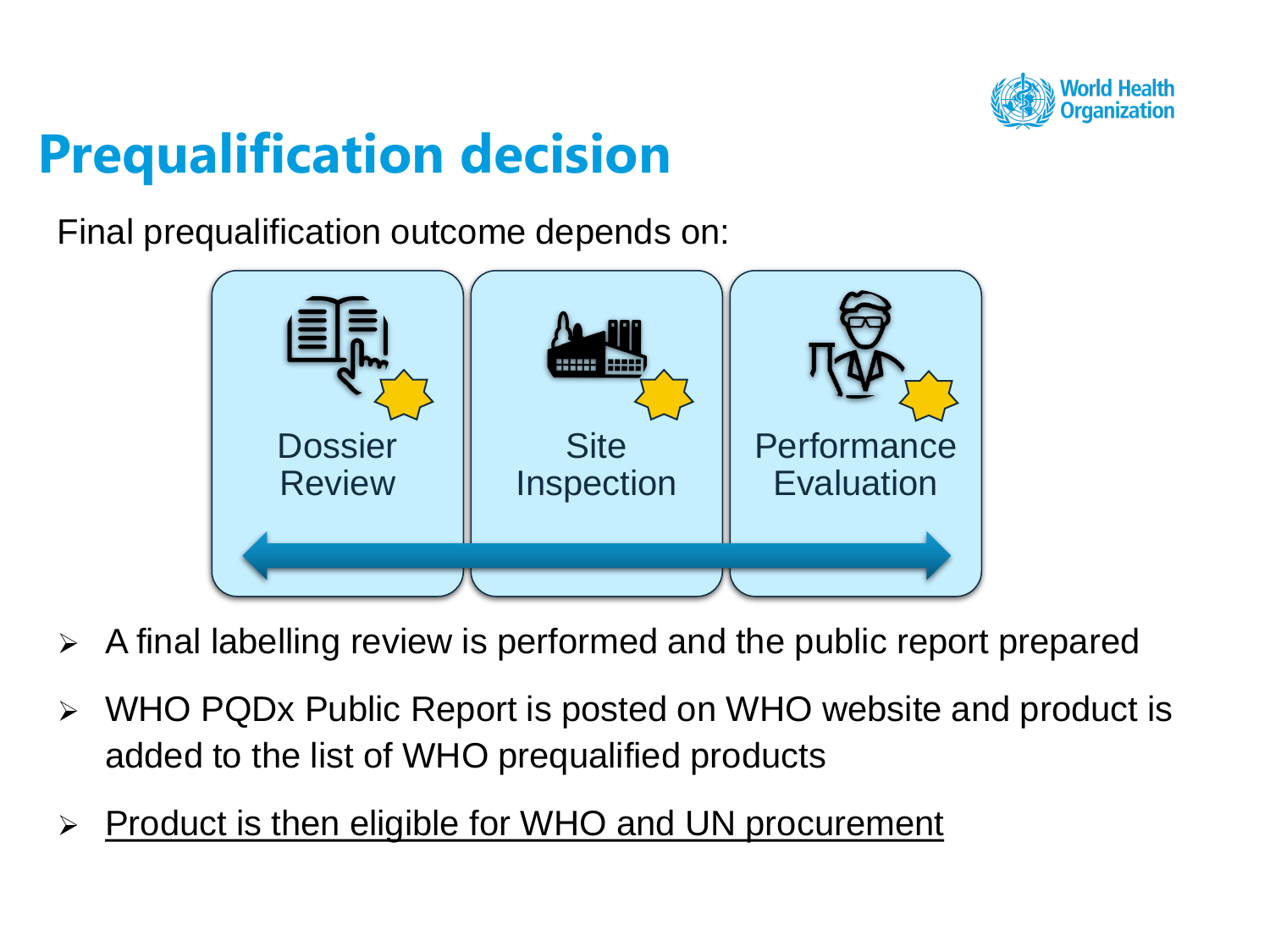### **Prequalified IVDs**



**PQ List available at:** https://extranet.who.int/pqweb/vitro-diagnostics/vitro-diagnostics-lists

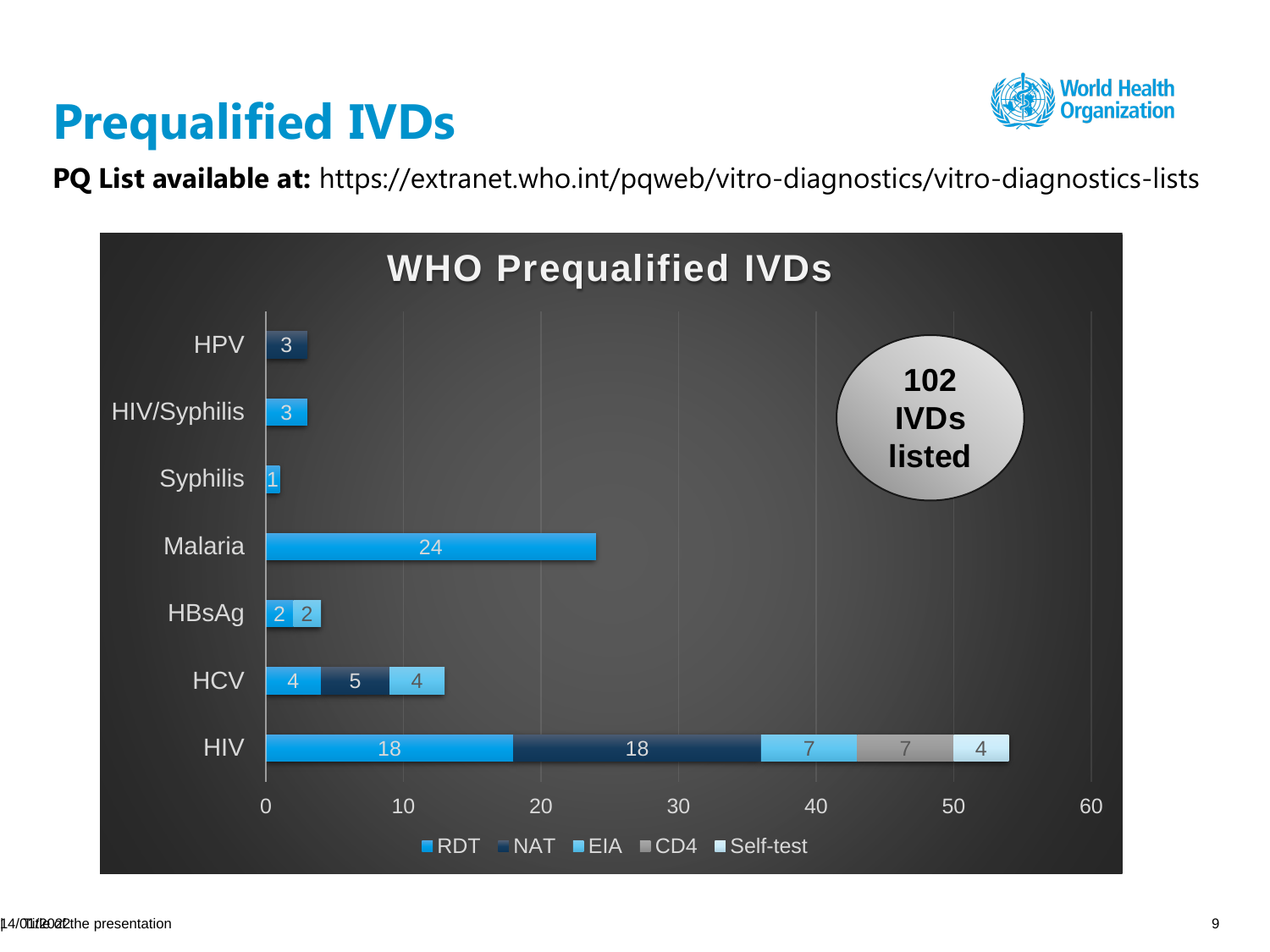### **Accelerating access to IVDs**

#### **With a regulatory approach based on reliance**

Aims to accelerate country registration of prequalified IVDs through information sharing between WHO PQ and National Regulatory Authorities

#### **PRINCIPLES**

- Voluntary for Mx of prequalified IVDs
- **•** Product sameness must be guaranteed
- Confidentiality of data shared
- **EXALUTE:** Target timeline for NRA decision

#### **WHO PQ REPORTS SHARED**

- ➢ Product dossier review
- ➢ Site Inspection
- ➢ Performance Evaluation



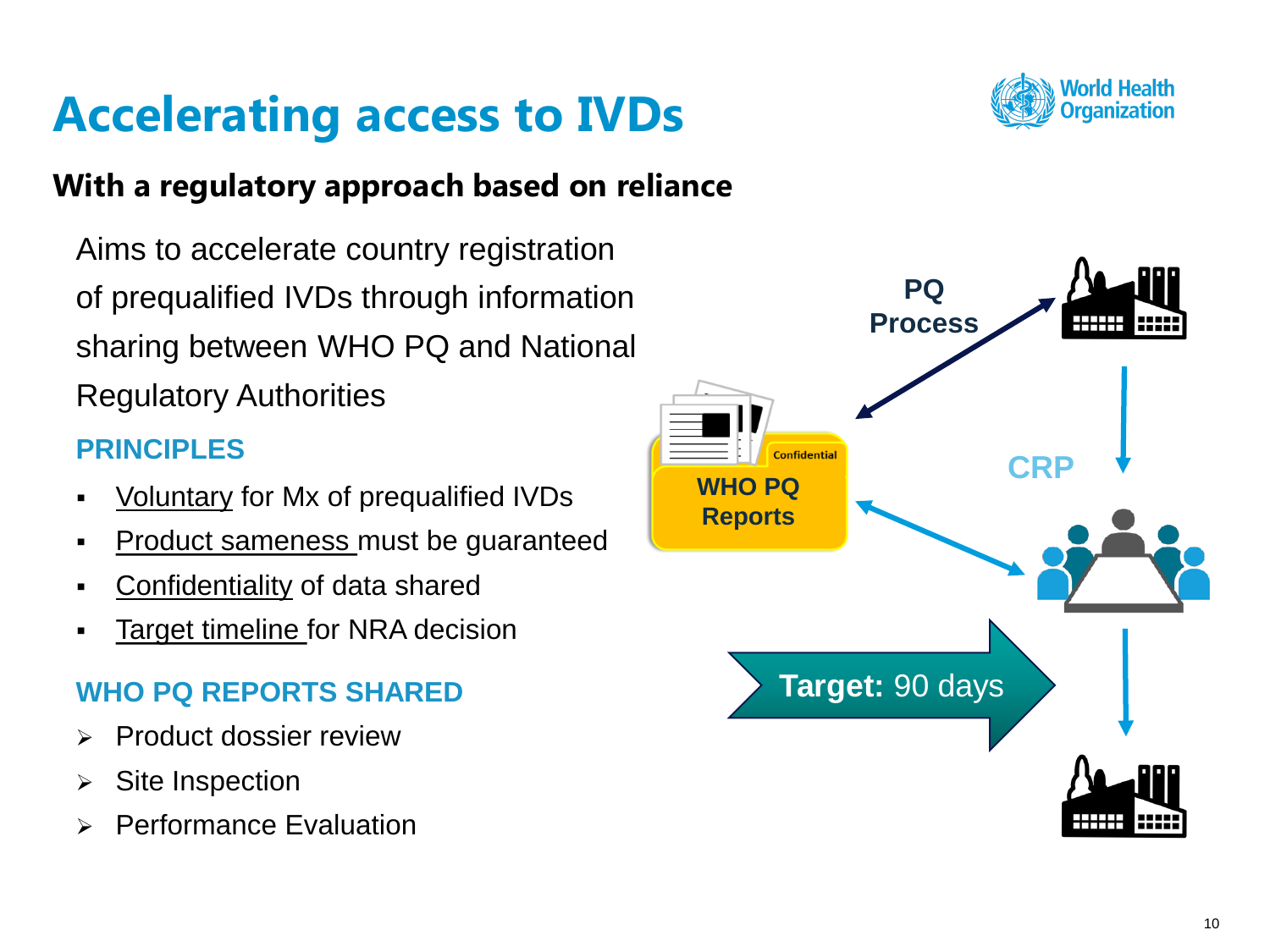### **Collaborative Registration Procedure for IVDs**



**Collaborative agreement between stakeholders**

**NRA** Participation agreement and undertaking for focal point **Manufacturer** Consent for WHO to confidentially share PQ reports **WHO** Shares full outcome pf PQ assessment with NRA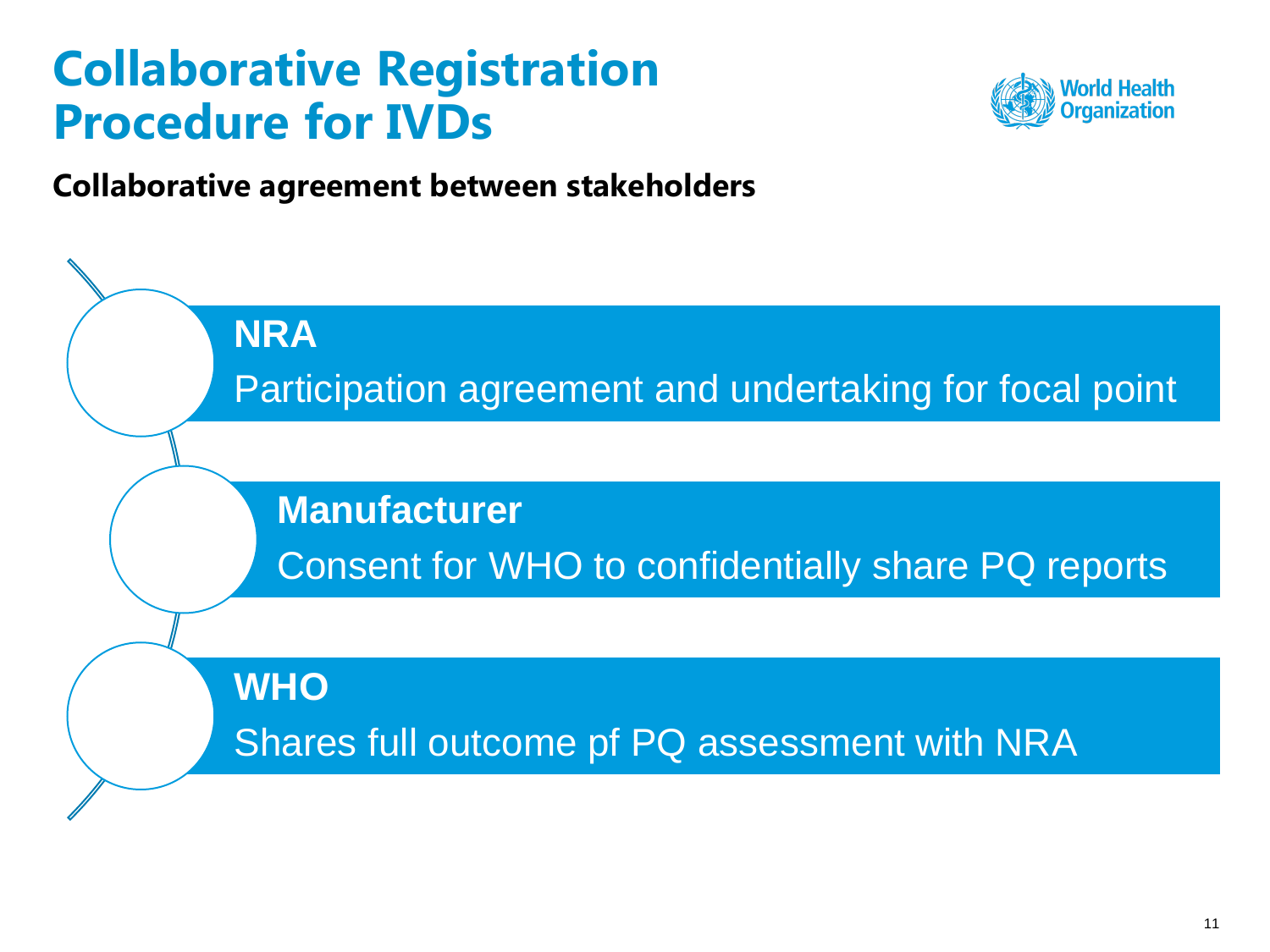### **WHO PQ Reports**

#### **Reports shared using confidential online platform**

Assessment of manufacturer's:

- Product information
- Design and manufacturing
- Product performance specifications
	- Validation and clinical studies
- **Labels**
- Commercial history
- Regulatory history
- Quality management system

On-site inspection findings:

- Scope of inspection
	- Objectives
	- Limitations
- Information about the manufacturer
- Inspection findings
	- Audit trails and sources of evidence
	- Evaluation and conclusions
	- List of non-conformities and observations
	- Grading of NCs

#### **Dossier Review Report Site inspection Report Performance evaluation Report**

#### Details provided:

- Product provided for evaluation
- Specimen panels tested
- Reference results
- Data Analysis
- Results
- Appraisal by laboratory technician
- Appendices containing data generated during the evaluation

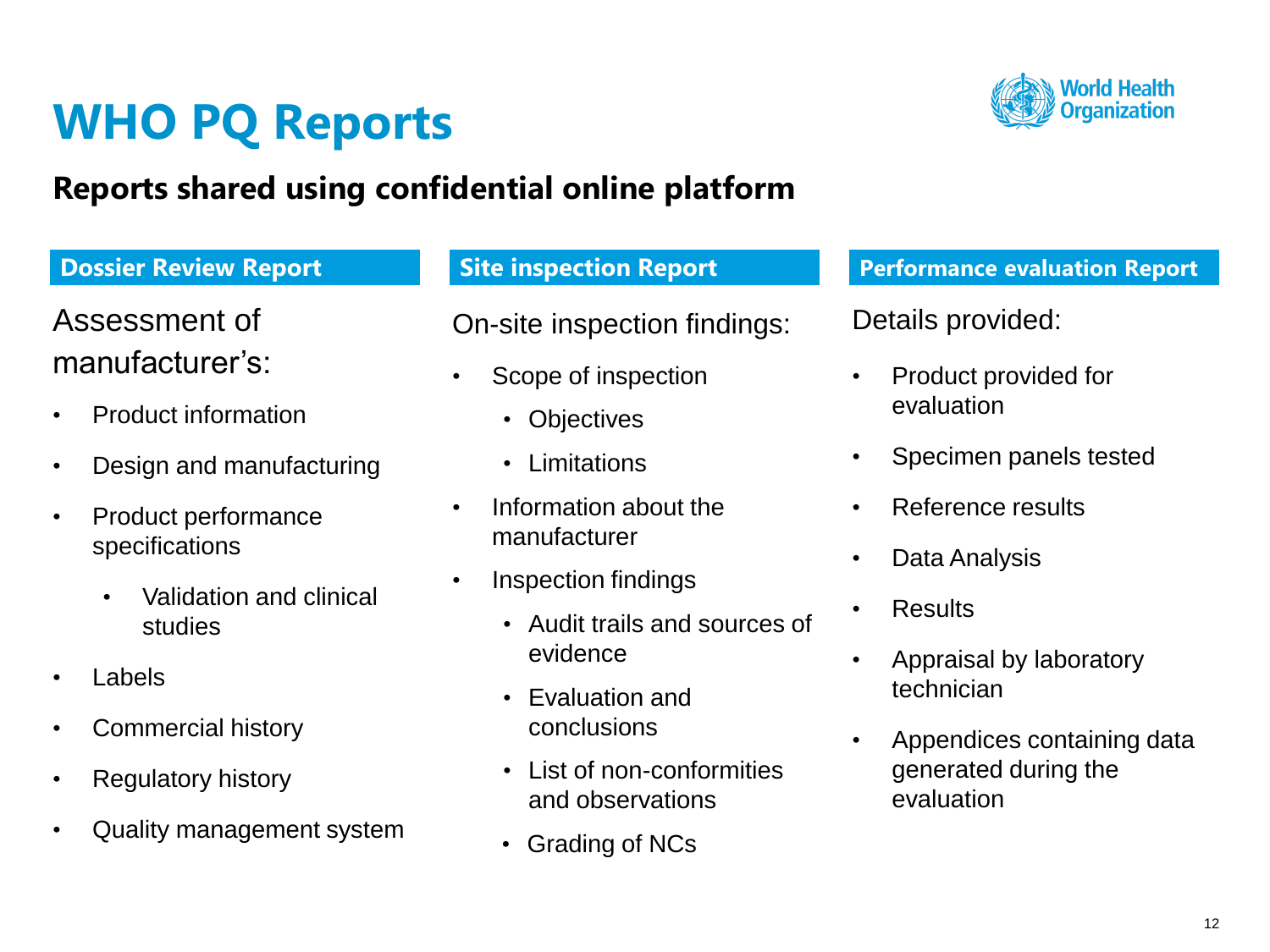### **Implementation of CRP for IVDs**



**CRP Guidelines for IVDs published in 2021**

### Keys for **success**

- Clear regulatory pathway for IVDs
- Good communication between stakeholders



**Assistance** available

- Information sessions to introduce CRP
- Workshop on WHO-PQ reports



### **Participation**

- 13 NRAs have signed CRP agreement
- Reports have been shared for 7 IVDs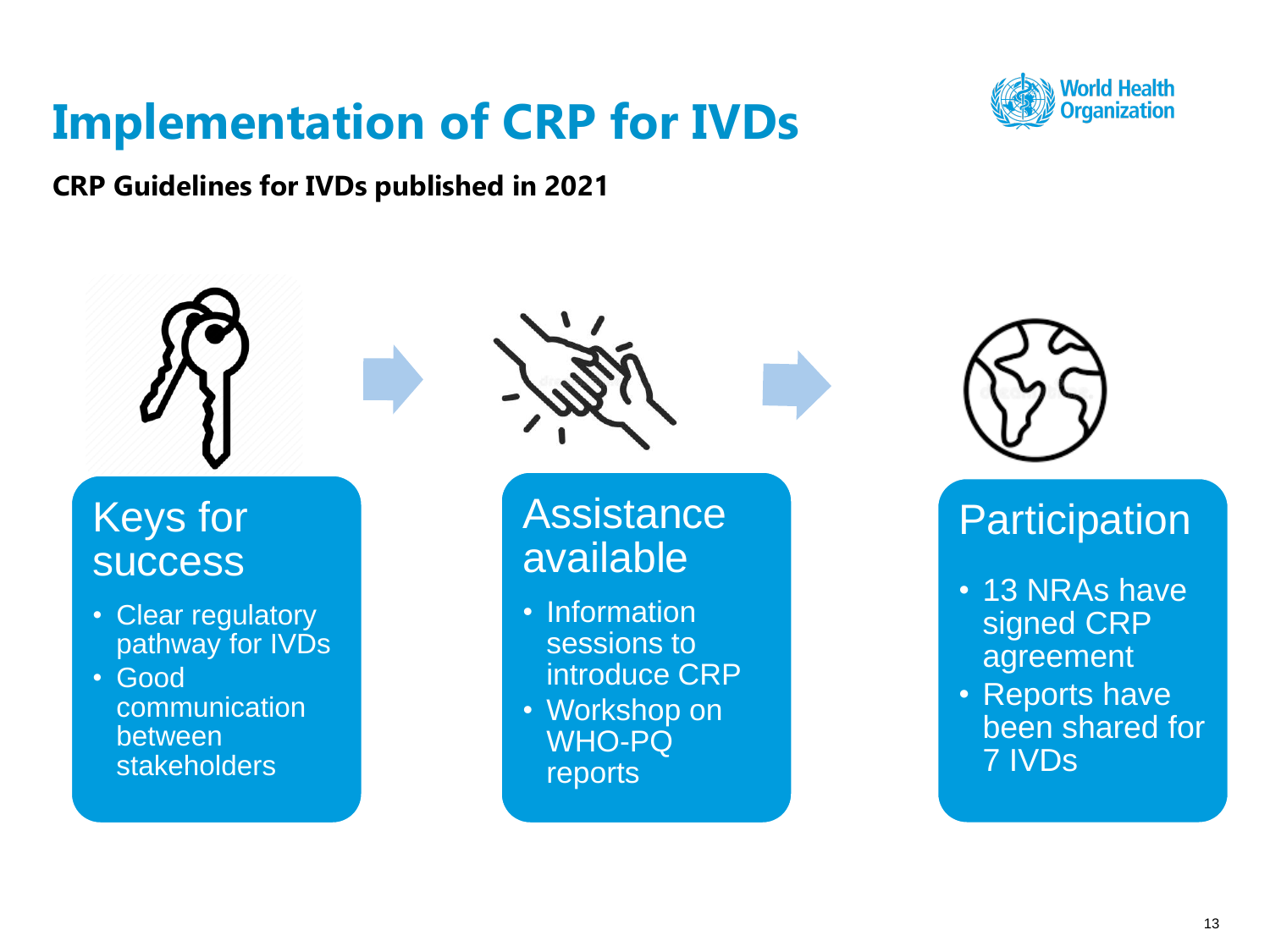

### **Using CRP to accelerate access to IVDs**

NRA and Manufacturer of IVD sign agreements to permit confidential data sharing

#### **RELIANCE MECHANISM**

- Avoid duplication of effort
- NRA experts can review WHO findings
- Accelerate decision on registration

#### **GOALS**

- Shorter pathway to national registration for quality assured IVDs
- Optimization of resources for participating countries

#### **Guidelines published on WHO Website**

https://www.who.int/publications/m/item/collaborative-procedure-betweenthe-who-and-nra-s-in-the-assessment-and-accelerated-nationalregistration-of-who-prequalified-ivd-s-annex4